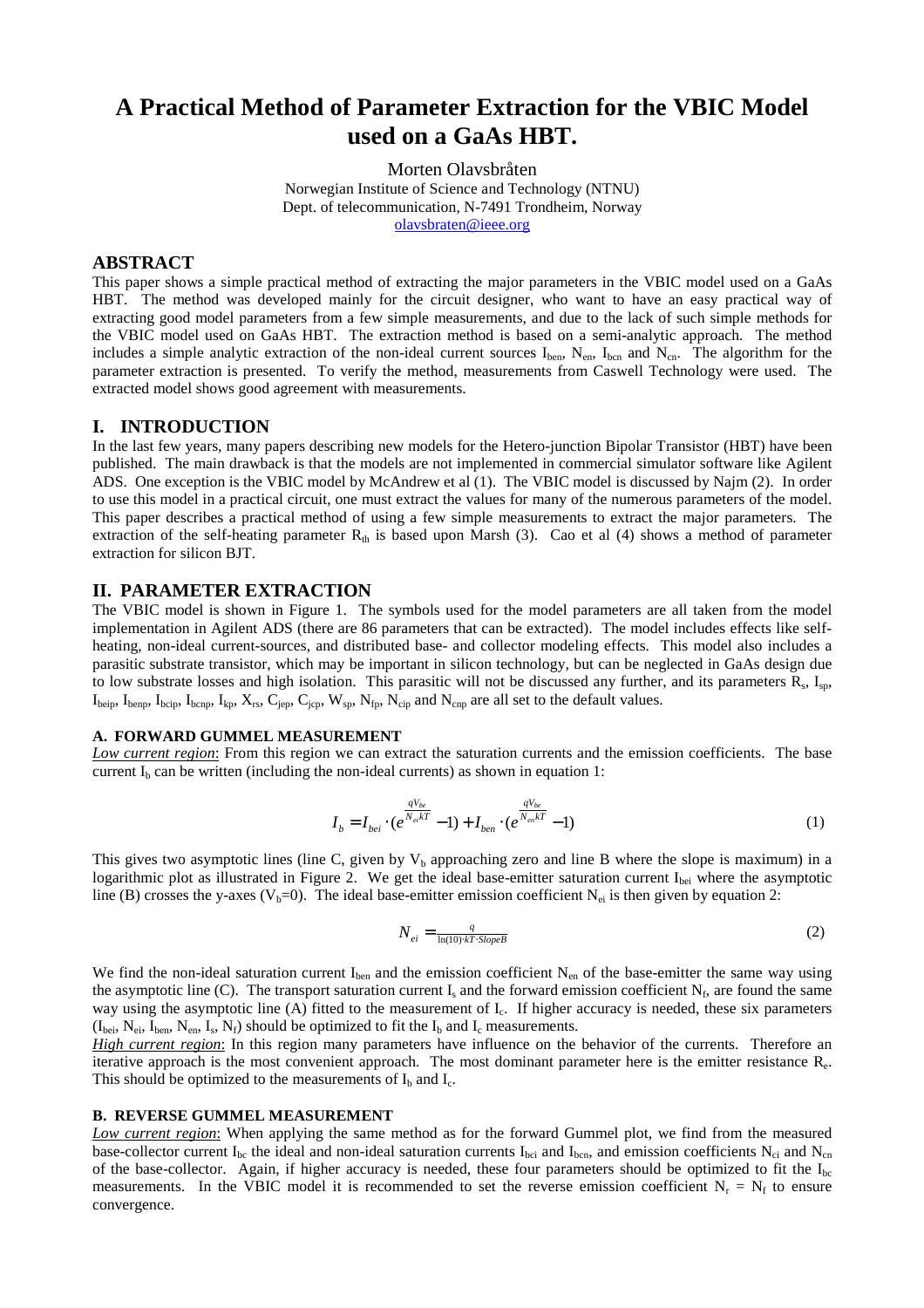*High current region*: In this region many parameters have influence on the behavior of the currents, equivalent to the forward Gummel measurements. The most dominant parameter here is the total resistance in the base-collector junction  $(R_b + R_c)$ . This should be fitted by optimization, to the measurements.

The reverse knee current  $I_{kr}$  could have been optimized in this region, but in HBT's the reverse knee current is usually very high and can be set to infinity (in ADS  $I_{kr} = 0$ ).

#### **C. DC MEASUREMENT**

The DC-measurements include  $I_c$  versus  $V_{ce}$  curves for different base currents  $I_b$ , and if possible at different temperatures.

*Self-heating*: If measurements of the  $I_c$ -V<sub>ce</sub> curves are available at different temperatures, the thermal resistance  $R_{th}$  can be calculated from an excellent method given by Marsh (3), or from another method given by Bovolon et al (5). If no temperature measurements are available, the thermal resistance  $R<sub>th</sub>$  must be estimated from material properties and the geometry of the device. The thermal capacitance  $C_{th}$  can be calculated from the material properties and the geometry of the device, or by pulsed measurements.

*Temperature dependent parameters*: The three most important parameters are:  $X_{is}$ , the temperature exponent of  $I_s$ ,  $X_{ii}$ , the temperature exponent of  $I_{\text{bei}}$ ,  $I_{\text{boi}}$ ,  $I_{\text{boi}}$ ,  $I_{\text{boi}}$ , and  $T_{\text{nf}}$ , the temperature coefficient of  $N_{\text{f}}$ . These parameters are found by optimization of the IV curves at two or more temperatures. Increased accuracy can be obtained by including measurements of the  $V_{be}$  versus  $V_{ce}$  curves. If no temperature measurements are available, the best results are obtained by optimizing  $X_{ii}$  and leaving  $X_{is}$  and  $T_{nf}$  at their default value.

The temperature exponent  $X_{in}$  of the non-ideal saturation currents  $I_{ben}$ ,  $I_{ben}$ ,  $I_{benp}$  and  $I_{benp}$  is set to simulator default values. The effect of this parameter is very small.

*Collector resistance*: The total collector resistance  $R_c (R_{ci} + R_{cx})$  can be found directly from the IV-curves.  $(R_c + R_e)^{-1}$ is the maximal slope in the triode region of the IV-curves as shown by Lu et al  $(6)$ . The emitter resistance  $R_e$  was found in the high current region of the forward Gummel plots.

The temperature exponent of the emitter, base and collector resistances  $X_{re}$ ,  $X_{rb}$ , and  $X_{rc}$  can be set to zero when operating in a limited (normal) temperature range. When this is not the case and when temperature measurements are available the  $X_{rc}$  can be calculated by finding  $R_c$ , as described above, at different temperatures. Then, for all practical purposes,  $X_{re} = X_{rb} = X_{rc}$  is set.

*Forward knee currents*: The forward knee current I<sub>kf</sub> can be optimized in this region to ensure the best fit to the I<sub>c</sub>-V<sub>ce</sub> curves. However, in HBT's the forward knee current is usually very high and can often be set to infinity (in ADS  $I_{kf}$ 0).

### **D. COLD-CAPACITOR MEASUREMENT**

The cold-capacitor measurements are s-parameter measurements at different base voltages, i.e.  $V_b = -2.5 \rightarrow 1.1V$ , with  $V_{ce}=0$ . Optimization in ADS is used to extract the parameters.

*Bias independent parameters*: The s-parameter measurement at zero bias  $(V<sub>b</sub> = 0)$  is used to find almost all the passive, bias independent parameters. These parameters are the zero-bias base-emitter and base-collector capacitances  $C_{\rm ie}$  and  $C_{\rm ic}$  and the extrinsic base-emitter and base-collector capacitances  $C_{\rm beo}$  and  $C_{\rm bco}$ . (If extrinsic inductors ( $L_{\rm b}$ ,  $L_{\rm c}$ and  $L_e$ ) are included at the base, collector and emitter, these parameters are also found here).

*Bias dependent parameters*: The bias dependence of base-emitter and base-collector capacitances C<sub>je</sub> and C<sub>jc</sub> are found by optimizing the measured s-parameters to the best fit as follows:

- 1) At negative bias (i.e.  $V_b = -2.5V$ ), optimize the base-emitter/base-collector junction exponents  $M_e$  and  $M_c$ .
- 2) At moderate positive bias (i.e.  $V_b = 0.5V$ ), optimize the base-emitter/base-collector grading coefficient  $P_e$  and  $P_c$ .
- 3) At positive bias (i.e.  $V_b = 0.9V$  or higher), optimize the forward bias junction capacitance threshold  $F_c$ . At this step it is also possible to find the distributed effect of the base, which is given by  $W_{be}$  (the portion of  $I_{bei}$  that runs through the distributed current source  $I_{bex}$ ), and the distribution of the base resistance  $R_b$  between the intrinsic and extrinsic base resistance  $R_{bi}$  and  $R_{bx}$ . If the fit to the measured s-parameters in this step are satisfactory without these parameters, the distributed effect of the base can be neglected i.e.  $W_{be} = 1$ ,  $R_{bx} = 0$ .

If necessary, repeat these three steps for the best results.

#### **E. ACTIVE S-PARAMETER MEASUREMENT**

The s-parameter measurement for an active forward bias is used to find the forward transit time  $T_f$ , and to find the distribution of  $R_c$  between  $R_{ci}$  and  $R_{cx}$ , by optimization. This measurement can also be used to fine-tune other parameters like the resistors found in the DC part of the extraction.

If s-parameters for several bias points are measured, the bias dependent parameters  $Q_{tf}$ ,  $X_{tf}$ ,  $V_{tf}$ , and  $I_{tf}$ , of the forward transit time  $T_f$  can be found. This has not been analyzed here.

#### **F. OTHER PARAMETERS**

The activation energy parameters E<sub>a</sub>, E<sub>aie</sub>, E<sub>aic</sub>, E<sub>ais</sub>, E<sub>ane</sub>, E<sub>anc</sub>, and E<sub>ans</sub> are all set to 1.42 eV for GaAs. Noise parameters are not included in this method, and should be set to the simulator defaults. The forward and reverse Early voltages  $V_{\text{ef}}$  and  $V_{\text{er}}$  are set to infinity (0 in ADS), due to the fact that the GaAs HBT is nearly ideal in that respect. All other parameters should be set to the default values.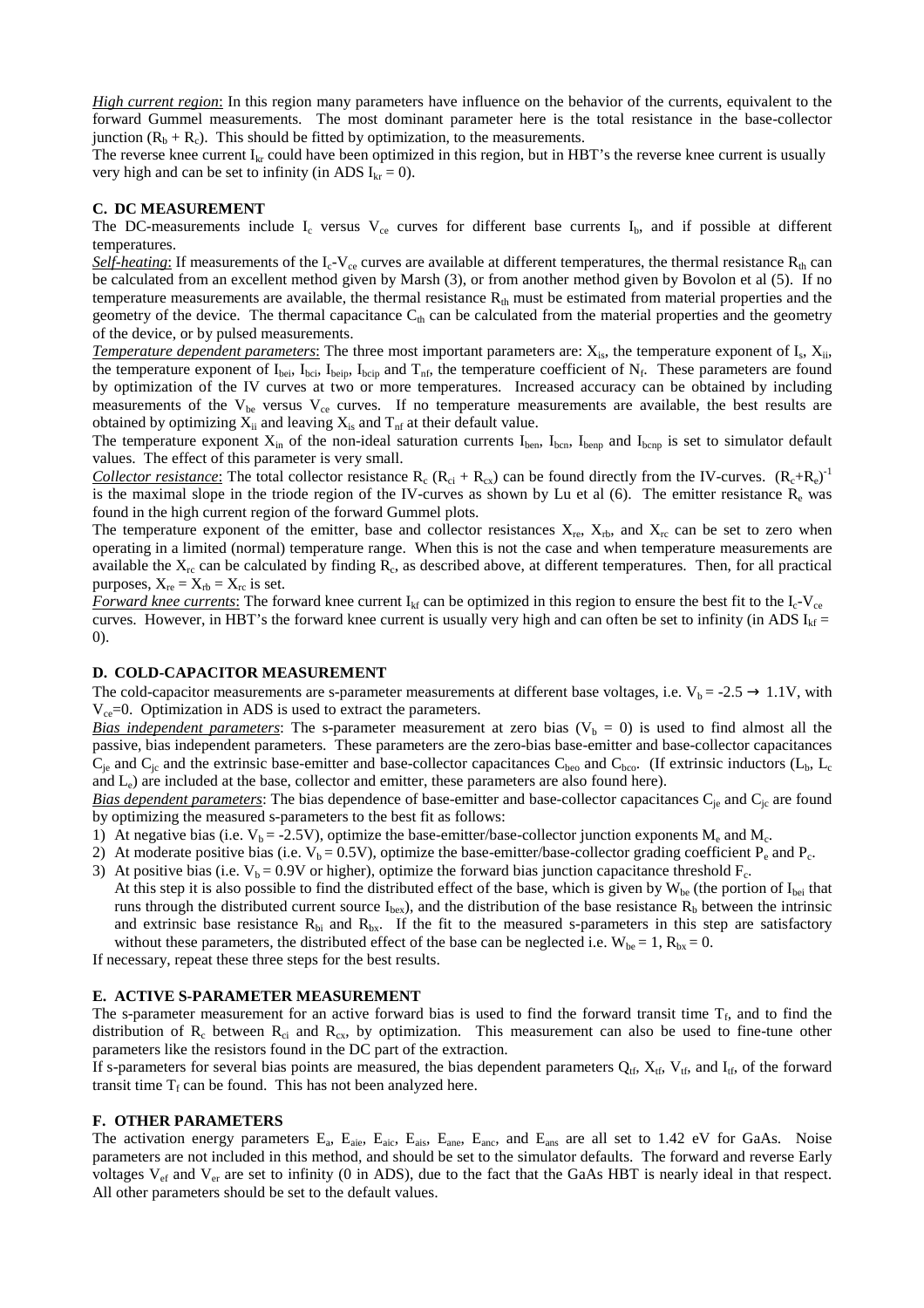# **III.THE ALGORITHM**

In this algorithm, when a parameter has been extracted, its value is used in all the consequent steps.

- 1. From the *low current region* of the forward Gummel plot,  $I_{\text{bei}}$ ,  $N_{\text{ei}}$ ,  $N_{\text{en}}$ ,  $N_{\text{sn}}$ ,  $N_{\text{fn}}$ , and  $N_{\text{f}}$  are extracted.
- 2. From the *low current region* of the reverse Gummel plot,  $I_{bci}$ ,  $N_{ci}$ ,  $I_{bcn}$ , and  $N_{cn}$  are extracted.
- 3. From the *self-heating* part of the DC-measurement,  $R_{th}$  and  $C_{th}$  are extracted.
- 4. From the *high current region* of the forward Gummel plot, Re is extracted.
- 5. From the *high current region* of the reverse Gummel plot, the  $R_b + R_c$  (if needed  $I_{kr}$ ) are extracted.
- 6. From the *collector resistance* part of the DC-measurement,  $R_c$  and if necessary  $X_{rc} = X_{rb} = X_{rc}$  are extracted.
- 7. From the *Temperature dependent parameters* part of the DC-measurements,  $X_{is}$ ,  $X_{ii}$  and  $T_{nf}$  are extracted.
- 8. Steps 4 to 7 are repeated until the best fits are obtained.
- 9. From the *Bias independent parameters* of the cold-capacitor measurements, C<sub>je</sub>, C<sub>je</sub>, C<sub>beo</sub> and C<sub>bco</sub> (and if included  $L_{b}$ ,  $L_{c}$ ,  $L_{e}$ ) are extracted.
- 10. From the *Bias dependent parameters* of the cold-capacitor measurements, M<sub>e</sub>, M<sub>c</sub>, P<sub>e</sub>, P<sub>c</sub> and F<sub>c</sub> (and if needed W<sub>be</sub> and the distribution of  $R_b$  between  $R_{bi}$  and  $R_{bx}$ ) are extracted.
- 11. From the active s-parameter measurement,  $T_f$  and the distribution of  $R_c$  between  $R_{ci}$  and  $R_{cx}$  are extracted. If necessary this s-parameter measurement can be used to fine-tune the resistances  $R_e$ ,  $R_b$  and  $R_c$ .
- 12.If parameters for distributed base are used in Step 10, or some of the resistors have been fine-tuned in Step 11, then Step 4 to 11 should be repeated for the best possible fit. Steps 4 to 6 do not extract new values for the resistors that have been fine-tuned in Step 11.

# **IV.RESULTS**

The algorithm described above is verified by applying it to measurements provided by Caswell Technology, Marconi Caswell Limited. The measurements referred to in Figure 3, 4 and 5 are all statistical mean values of about 40 single finger transistors. Figure 3 and 4 show the simulated forward and reverse Gummel curves respectively. Solid lines are simulated results and dots are measurements. Figure 5 shows an example of the simulated and measured results for all four s-parameters at a bias point,  $V_{ce} = 5V$  and  $\overline{I}_c = 20$  mA. Similar results are seen at different bias points. Overall, we see that the model predicts the measured results very well.

# **V. CONCLUSION**

In this paper a practical method of parameter extraction for the VBIC model applied on a GaAs HBT is proposed. The method extracts all major parameters for the model, including self-heating and the non-ideal parameters. Only a few simple measurements are necessary to extract the parameters (forward and reverse Gummel, DC-curves, cold capacitor s-parameters and s-parameters for a 'normal' bias are needed). Simulations with the extracted parameters for the VBIC model show good agreement with the measured results.

# **ACKNOWLISHMENT**

The author would like to acknowledge Caswell Technology for supplying the measurements, and a special thanks to Dr. Steve Marsh at Caswell Technology for valuable discussions on the HBT technology.

# **REFERENCS**

- (1) Colin C. McAndrew et al.,"VBIC95, The Vertical Bipolar Inter-Company Model", 1996, IEEE Journal of Solid-State Circuits, Vol. 13, No. 10, pp. 1476-1482.
- (2) Farid Najm, "VBIC95: An Improved Bipolar Transistor Model", IEEE Circuits & Devices, March 1996, pp 11-15.
- (3) Steve P. Marsh, "Direct Extraction Technique to Derive the Junction Temperature of HBT's Under High Self-Heating Bias Conditions", 2000, IEEE Trans. on Electron Devices, Vol. 47, No. 2, pp. 288-291.
- (4) X. Cao et al., "Parameter Extraction and Optimization for New Industry Standard VBIC Model", 1998, ADAMS  $2^{nd}$  Int. Conf. On Adv. Semicond. Devices and Microsyst., pp. 107-115.
- (5) N. Bovolon et al., "A Simple Method for the Thermal Resistance Measurement of AlGaAs/GaAs Hetero-junction Bipolar Transistor", 1998, IEEE Trans. on Electron Devices, Vol. 45, No. 8, pp 1846-1847.
- (6) Ke Lu et al., "A New Large-Signal AlGaAs/GaAs HBT Model Including Self-Heating Effects, with Corresponding Parameter-Extraction Procedure", 1995, IEEE Trans. on MTT, Vol. 43, No. 7, pp 1433-1445.